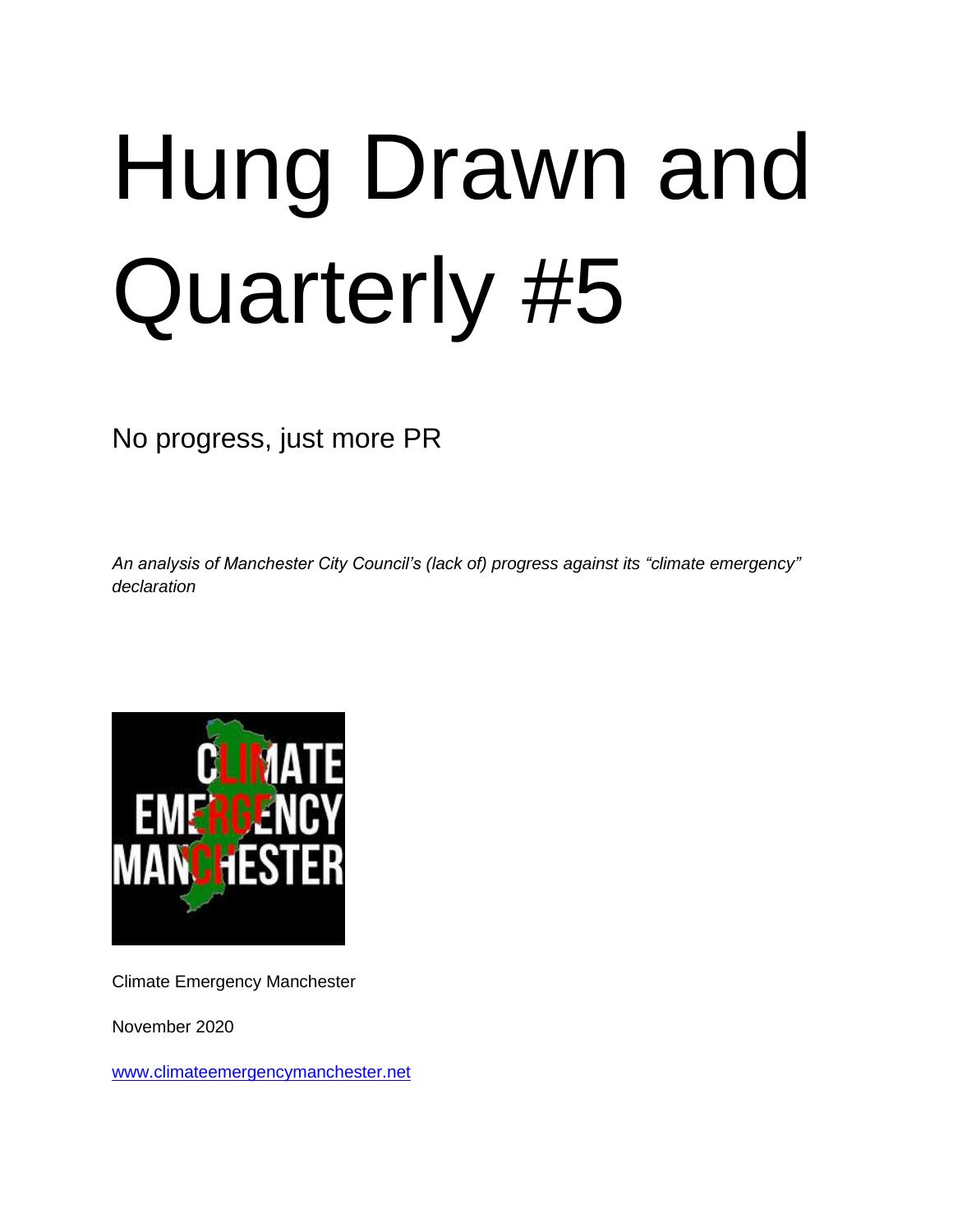# Executive Summary

Manchester City Council seems to think it can spin its way out of the Climate Emergency.

As revealed in a Freedom-of-Information Act request based investigation, it has [spent 30](https://climateemergencymanchester.net/2020/10/07/that-were-leaving-carbon-behind-campaign-council-admits-not-based-on-scientific-fact-30k-wasted-on-misleading-feel-good-tosh/)  [thousand pounds producing deeply misleading adverts](https://climateemergencymanchester.net/2020/10/07/that-were-leaving-carbon-behind-campaign-council-admits-not-based-on-scientific-fact-30k-wasted-on-misleading-feel-good-tosh/) about "leaving carbon behind," based on precisely zero scientific evidence or advice.

That encapsulates everything you need to know about the capacity and willingness of the Council to tell the truth, and to lead.

This report, produced to mark a year and a quarter since the City Council's 96 councillors unanimously declared a climate emergency. This report, produced because Manchester City Council is not doing its own reporting, reveals that:

1) The much vaunted "carbon reduction measure" in the "Capital Gateway" is meaningless as- *"Data is not collected on whether projects have been forced to change because of the introduction of this approach into the checkpoint process."*

2) The Council has not co-ordinated a set of ward-level set of meeting to engage residents in the climate emergency declaration

3) Carbon literacy training has been abandoned

4) The Council spent over 30 thousand pounds on an unscientific propaganda campaign.

If this doesn't outrage you, we probably can't help you.

If it does outrage you, get involved in Climate Emergency Manchester's work. Not because we have a grand plan (we do, kinda) or great expectations of being able to change things (we have close to zero expectations) but for two other reasons. One is, to be pompous, it is your obligation, if you have freedom of speech, assembly and information AND time and energy to devote as a gift to the future. Second, because while you may not come to feel better, if you do nothing (and of course, there are other ways of doing things besides CEM), then you will probably feel worse. And doing things requires, we think, collaborative and collective action.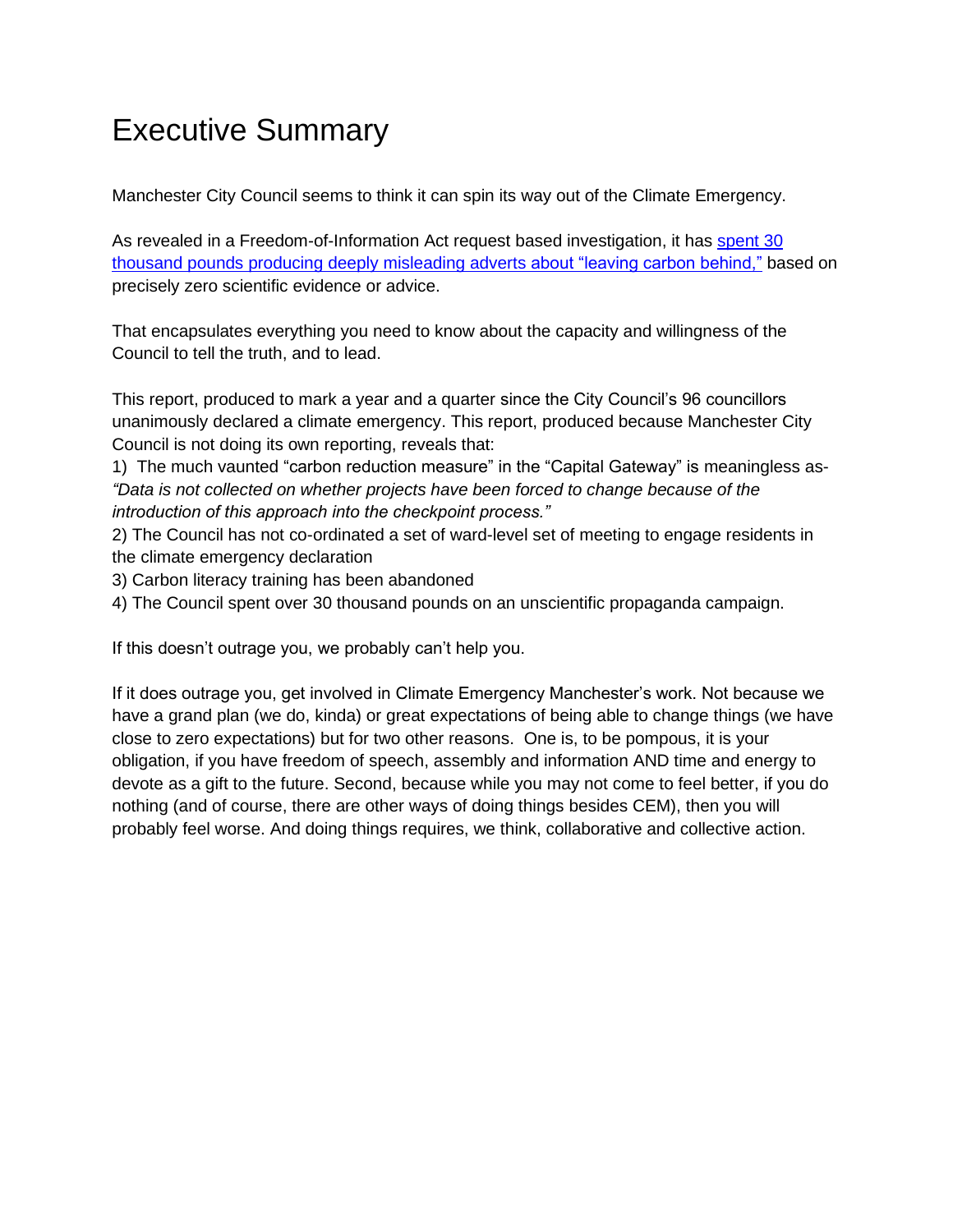# **Introduction**

In July 2019, in front of a packed public gallery, all 96 councillors voted for a declaration of a Climate Emergency. This declaration committed the Council to undertake 21 specific actions, including undertaking an open and transparent process to see if the target date for reaching zero carbon could be brought forward from 2038.

We at Climate Emergency Manchester knew, some of us from over a decade of personal experience of how the City Council behaves on climate change, that the likelihood was that these actions would not, in fact, be carried out.

Manchester City Council is stuck in an endless cycle of making shiny promises, not keeping them, waiting for people to give up in disgust and then, when the climate issue comes up again, making new shiny promises.

Climate Emergency Manchester have released 3 other reports (known as Hung Drawn and Quarterlies, at roughly 3-month intervals after the declaration). On the one-year anniversary of the declaration we released a report collating the views of a range of local activist groups on what the Council had (not) achieved over the past year. All were deeply disappointed. local We also submitted Freedom of Information Act requests on the 10th July anniversary, with the intention of releasing a report in August about the previous year.

Well, August is not the best month to release a report. So, we instead looked at the replies (as opposed to *answers*) we were sent and formulated further questions.

We, as citizens should not have to do this. There is a scrutiny committee - Neighborhoods and Environment - that is supposed to examine whether the Executive and the Senior officers are actually doing the things they said they would.

It is not fit for purpose.

Months and months go by with zero scrutiny of climate change. Even when the climate issue is on the agenda, the meetings go round and round in circles, with no clear answers extracted from the Executive (this is not, of course, entirely the fault of scrutiny committee members. They can only operate in the atmosphere of respect or disrespect for democracy). Despite the city having burnt a quarter of its carbon budget for the rest of the  $21^{st}$  century in the last two years, NO report has come to the Neighborhoods and Environment Scrutiny Committee since July.

Until - and even after- we get a specific scrutiny committee, that just does climate change, month in and month out - we citizens will be forced to keep tabs on the Council, reporting its abject failure (again) to keep its promises.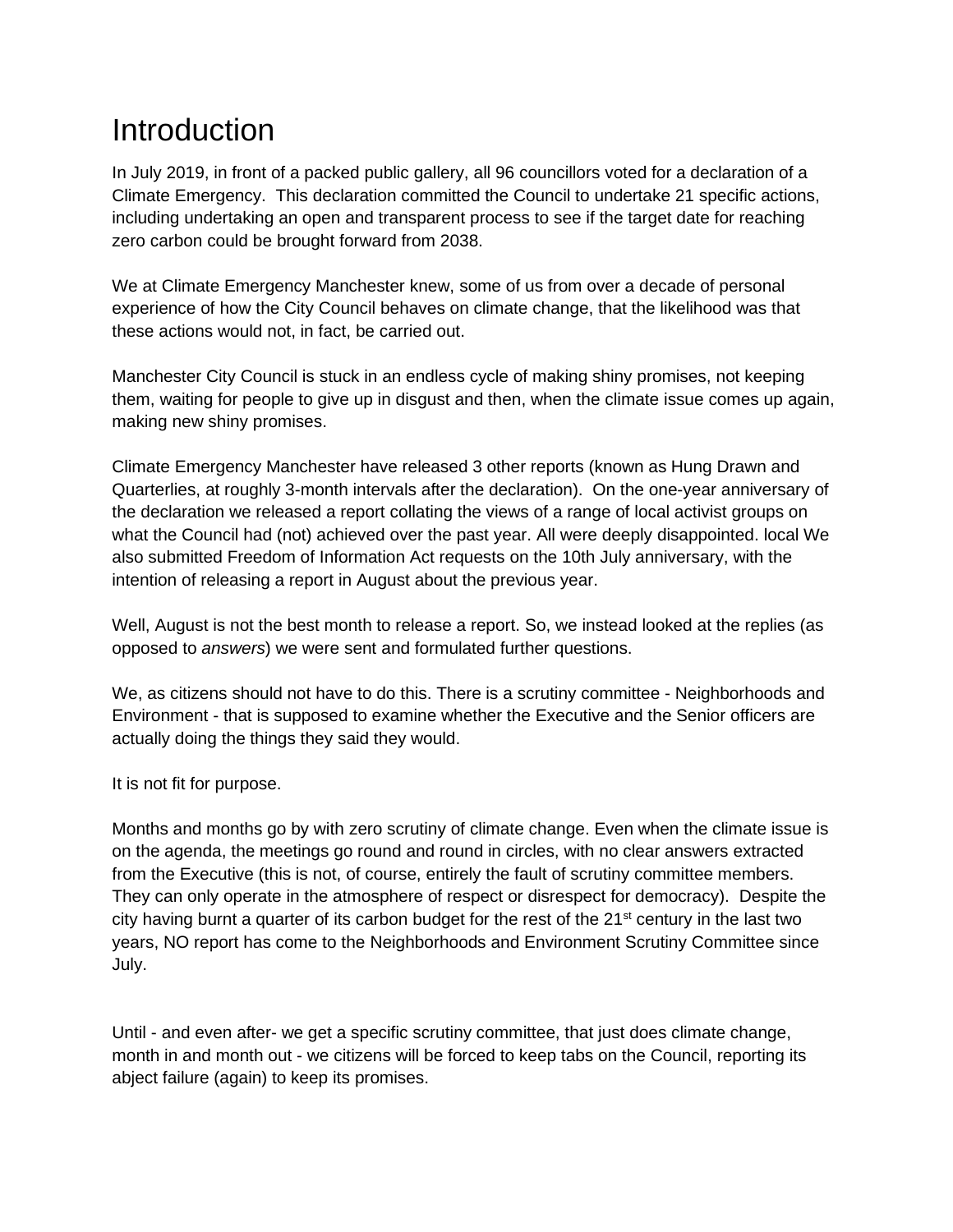We are not going to pretend it is uplifting, exciting or energising work. It is in fact thoroughly enraging and depressing if you let it be. But as citizens, with freedom of information, freedom of speech and freedom of assembly, we have no choice.

The following report explains some of what we discovered (we have chosen, again, not to go laboriously through all 23 elements of the Climate Declaration). It suggests what could and SHOULD have happened, as well as what must happen next.

## What we discovered

Rather than laboriously go through each of the 23 items of the motion, we have chosen a few. that act as "brown M&Ms" - ways to test whether anything is actually being done. What's a brown M&M? Well, this –

Back in the day, the legendary band Van [Halen](http://www.van-halen.com/) put on complex live shows involving lots of equipment, lighting and expensive sensitive sound equipment. The setup for the show was documented in great detail in their standard concert contract which dictated what the venue needed to do to set up and run a Van Halen Concert.

One of the more unusual requests, under the "Munchies" section hidden in the middle of the contract, was a line requesting a bowl of M&M's with the brown ones removed. One would assume that they were just being prima-donna rock stars in requiring each venue to task a person to remove the brown M&Ms from the bowl.

But that was not the intent.

This requirement served a very practical purpose: **to provide a simple way of determining whether the technical specifications of the contract had been thoroughly read and complied with**.

In short, if there was a bowl of M&Ms with the brown ones removed, chances are the venue had read all the details of the contract, followed them all and had set up the concert properly and correctly. If not, Van Halen knew to run a detailed check, line by line, to find out what the venue had failed to set up properly and could put the concert at risk. Empirically, they usually found problems when the M&Ms requirement was not met, and rarely found problems when the bowl was properly prepared.

[source: https://hiltmon.com/blog/2015/10/14/brown-mms/]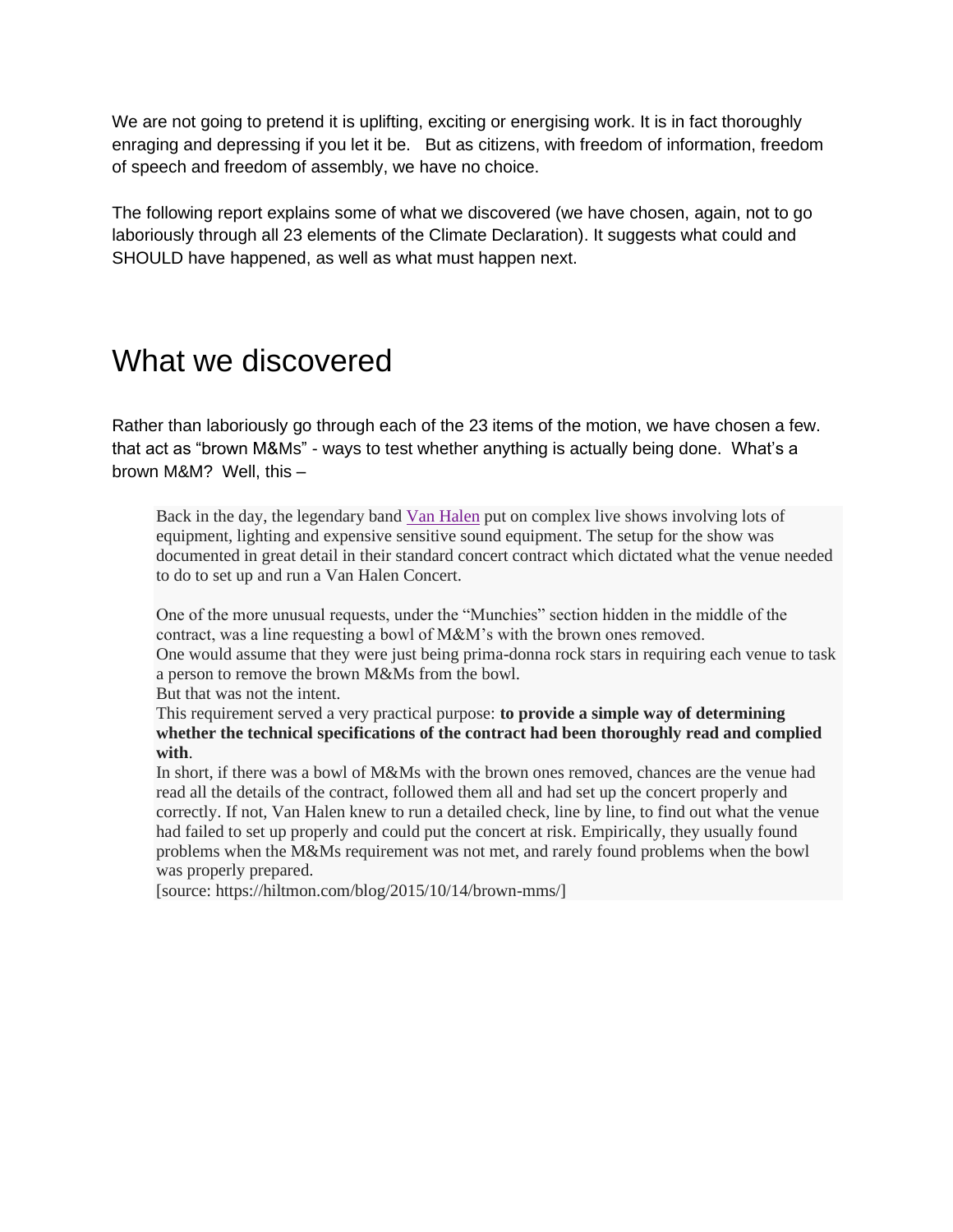## The cost of the "leaving carbon behind" campaign.

**We asked:** How much it cost, who signed off on it and whether any actual scientists were consulted in the making of it (see [here\)](https://climateemergencymanchester.net/2020/10/07/that-were-leaving-carbon-behind-campaign-council-admits-not-based-on-scientific-fact-30k-wasted-on-misleading-feel-good-tosh/)

**We were told:** 30 thousand pounds; the usual suspects; no.

Our questions are in bold, the responses (not really answers) are in italics.

**What is the evidence base for the claim "we are leaving carbon behind", since the city's emissions reduction was 4% last year and there is to my knowledge no accurate data about what has happened since lockdown began (if there is, please provide it)**

*The campaign focuses on how Manchester is leaving behind its dependence on carbon, following the reduction in carbon emissions during the COVID-19 lockdown. It is based on the city's ambition to become zero carbon by 2038* [it continues in this vein for several more paragraphs, without saying "no, there's no evidence-base."]

**Did [the council's inhouse media group] liaise with any scientists – e.g. at the Tyndall Centre – about whether the claim was indeed supportable? If so, please provide copies of the correspondence**

*"We have been working with the Manchester Climate Change Partnership to develop a zero carbon campaign for the city. Some of the earlier creative executions were shared with the Tyndall Centre for comment and feedback. This particular iteration was shared internally and with the Climate Change Partnership for feedback. As the 'leaving carbon behind' message builds on the positive behaviours that resulted in a decrease in carbon emissions during lockdown and the narrative around a community working together, to move forward to a positive future, not on scientific fact, comment was not sought from scientists"* [emphasis added].

This, against a backdrop of the city having achieved a 4% reduction in its annual emissions, instead of the 13% it now needs.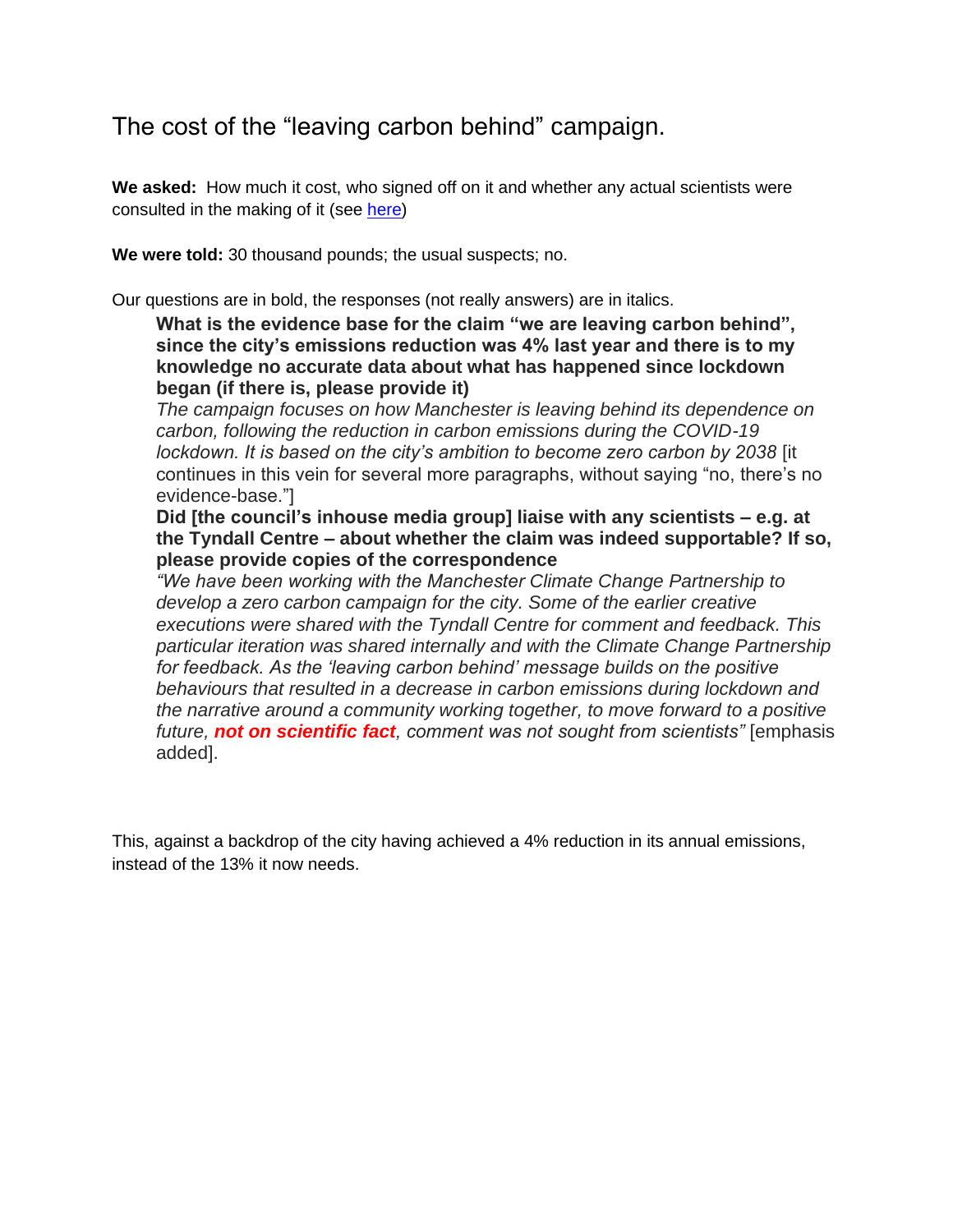

#### **What should have happened:**

The Council should never have allowed such a flagrantly misleading campaign to have been created. There are other ways to engage and consult the public.

#### **What we are doing next:**

Asking for the Advertising Standards Agency to look into it. We don't hold out great hope on that, but you never know.

#### **What you can do:**

Take photos of these and any future misleading adverts. Share on social media, along with other statistics such as the fact that Manchester City Council has already burned through a quarter of its carbon budget for the entire 21st century. Tag your ward councillors.

#### **Beyond wasting 30 thousand pounds of public money on lies, there is a broader cost is of**

- a) Belief that this is an emergency- people who don't know better will think (as the Council wants them to) "ah, that's nice, everything is in hand
- b) With those who do know the truth, further reduction in trust. Less hyperbole

Leaders don't lie, either actively or passively. Leaders, in an emergency, don't spread false messages. They tell the truth.

[https://www.theguardian.com/world/2020/oct/09/hyperbolic-messaging-eroding-public](https://www.theguardian.com/world/2020/oct/09/hyperbolic-messaging-eroding-public-trust-uk-covid-response)[trust-uk-covid-response](https://www.theguardian.com/world/2020/oct/09/hyperbolic-messaging-eroding-public-trust-uk-covid-response)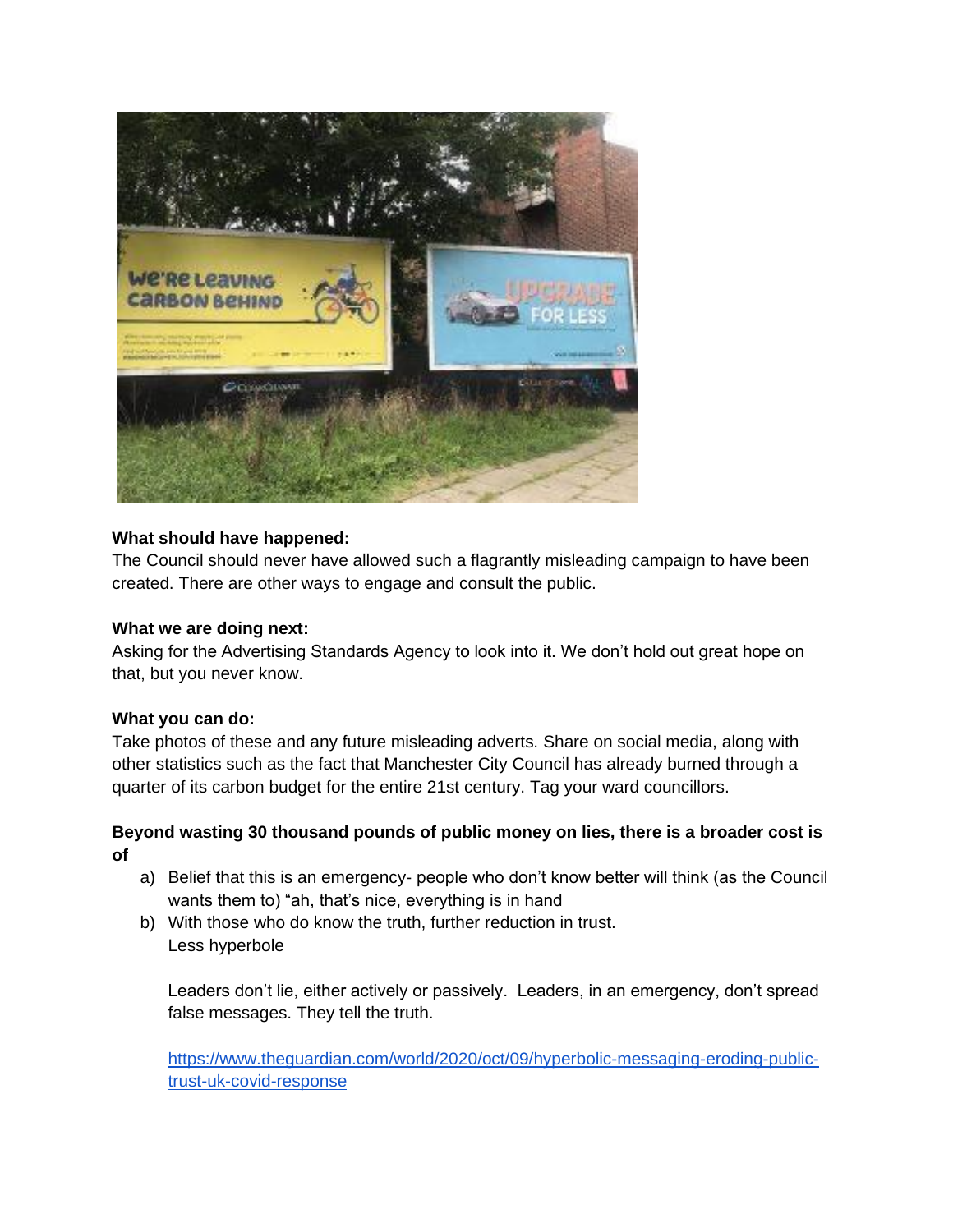## TOPIC Flights

We were told in July that *"At present all alternatives to flying must be explored before a flight is requested and no flight can be booked without specific approval from the Chief Executive or her Deputy. The policy is under review but progress has been delayed due to Covid-19*.

**We asked:** I am glad to know the policy (well, it's really just a protocol) is under review. What progress has there been since my last FOIA in July?

#### **We were told:**

*All business travel will be covered as part of the Council's new Business Travel Policy. Given the current climate in terms of travel restrictions and the majority of council staff continuing to work from home, this area of work is not considered an immediate priority therefore very little progress has been made since July 2020.* 

#### **What should have happened:**

"Very little" - that's surely a euphemism or "zero". With flights suddenly halted by the pandemic, this could have been a moment to change this policy.

#### **What we are doing next:**

More FOIAs

#### **What you can do:**

- Learn how to write FOIAs (here's an example of one we wrote about the Alexandra Park [trees.](https://climateemergencymanchester.net/2020/06/27/doomed-trees-in-alexandra-park-manchester-a-freedom-of-information-act-request-activecitizenshiptoolkit/) Here's our [Active Citizenship Toolkit page about FOIA writing.\)](http://activecitizenshiptoolkit.net/elements/freedom-of-information-act-writing)
- Write FOIAs
- Publicise the results.

In July we asked "Is there a "only fly if there really is no alternative" policy in place? If so, please provide a copy of it. If not, why not, and is one being considered?"

#### *You replied:*

*At present all alternatives to flying must be explored before a flight is requested and no flight can be booked without specific approval from the Chief Executive or her Deputy. The policy is under review but progress has been delayed due to Covid-19*.

I am glad to know the policy (well, it's really just a protocol) is under review.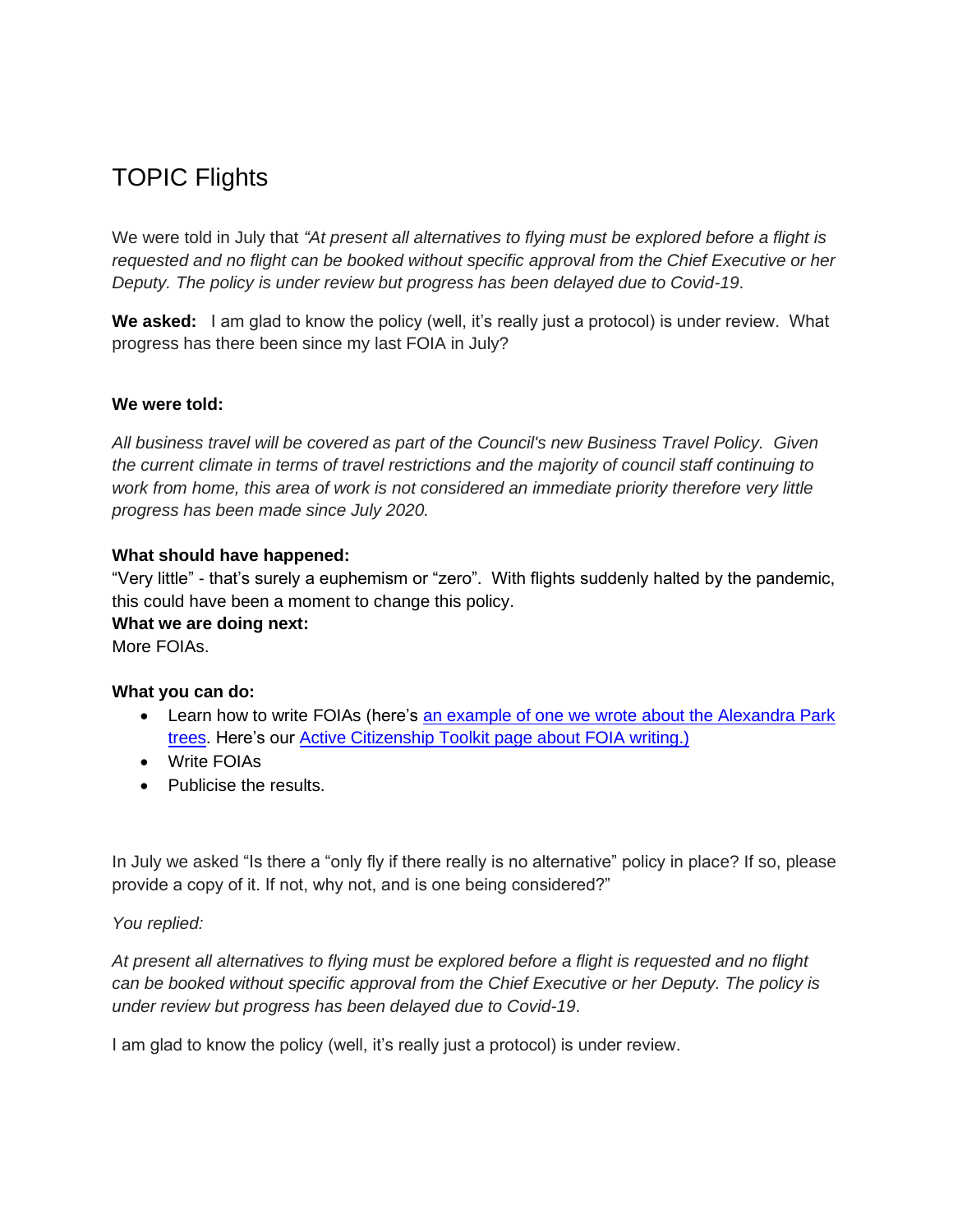1. What progress has there been since my last FOIA in July?

*All business travel will be covered as part of the Council's new Business Travel Policy. Given the current climate in terms of travel restrictions and the majority of council staff continuing to work from home, this area of work is not considered an immediate priority therefore very little progress has been made since July 2020.* 

2. Is there a deadline or aspirational target for this?

*The aspiration is to pick this work up again later this year/early next year, when council travel requirements will hopefully be clearer and we are able to embed some of the learnings from working during lockdown as part of this new policy.*

3. Please provide all flights paid for by Manchester City Council undertaken from 10th July 2020 to today, their origins and destinations, the numbers of staff / members flying. Where the passenger was an elected member or a member of the SMT, please also provide their names

*No flights have been paid for by the Council, which have been undertaken since 10th July 2020.* 

#### You continued

*"There are several actions within the Manchester Climate Change Action Plan relating to the review and changes to council operational and waste fleet and a new Business Travel Policy. Unfortunately we have been unable to meet the April 2020 deadline for the new Business Travel Policy due to resource being redirected to respond to C19, however this work has been picked up again and is being reviewed as part of Covid-19 recovery.*

6. What progress has been made on the new Business Travel Policy in the last two months, and what is the new deadline?

*Please see the response provided in questions 1 and 2.*

[i.e. zero].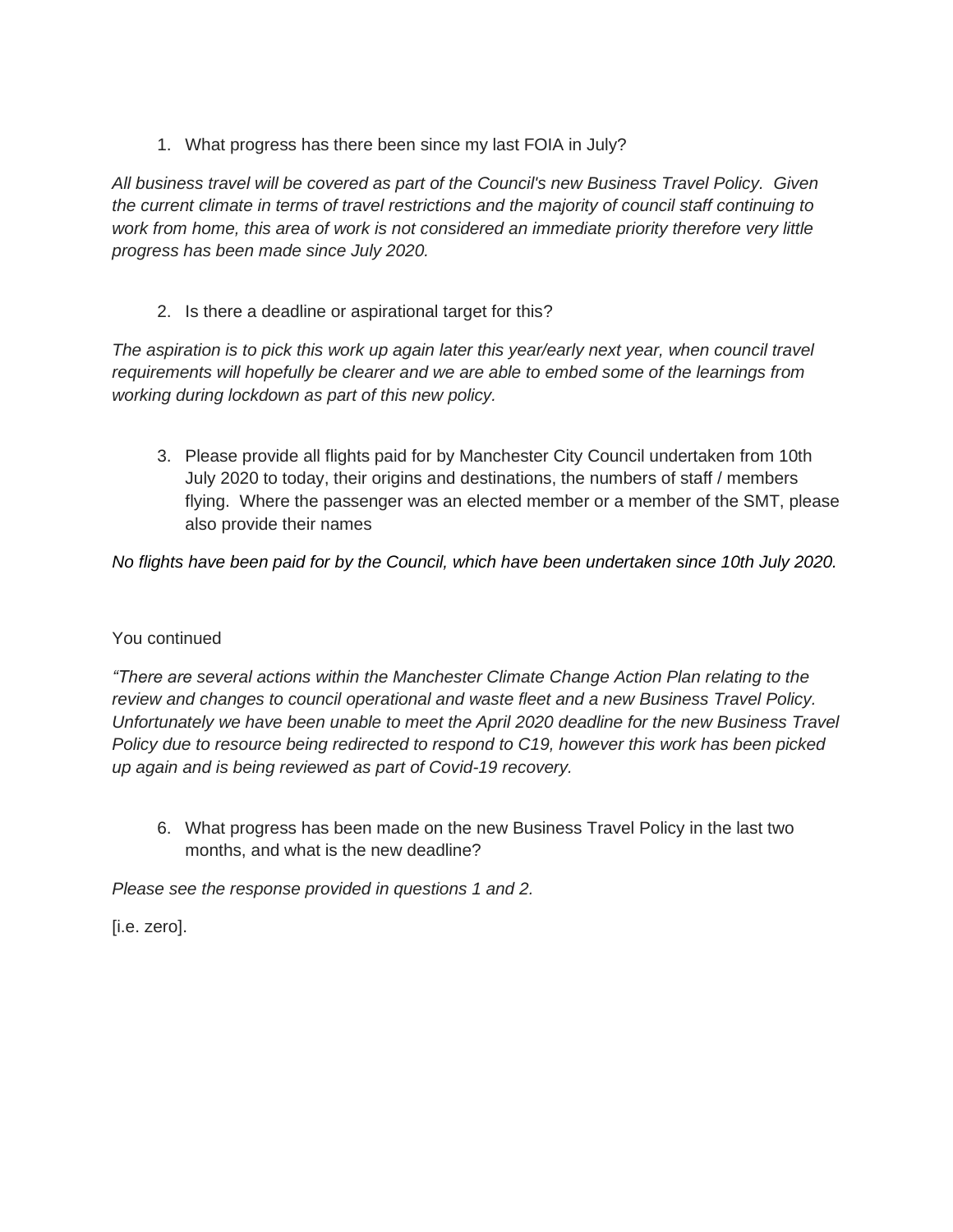## TOPIC Ward Plans

**Short version** – there were supposed to be actual meetings in all 32 wards to identify people who wanted to be involved, and engage them. In a handful of wards, where there are councillors who give a damn, some meetings have happened (looking at you, Chorlton Park, Moss Side, Deansgate and a couple of others). There has been ZERO co-ordinating or supportive effort from the Neighborhoods Directorate bosses.

**1. What provision has been made for people who want to be involved but are not already "in the loop" (e.g. on a ward mailing list, following a local MCC ward twitter account) and so did not know about the meetings, or somehow did know about them but were unavailable on the day because of childcare or work commitments.**

The information you previously requested i.e.: "What provision was made, in each case, for those not able to attend?" was set out in the document 'Neighbourhood Team Ward Climate Change Meetings-for release'. Please accept my apologies for not referencing the exact attachment. I have attached it again to this response. The information is set out in the final column of the table. This column is headed: If the community were invited, but could not attend, how did/do we engage with them?

(table will be the subject of a separate blog post. Basically, nothing has been done).

**3. Finally, with regard to Longsight ward, you mentioned "The method for updating attendees and the wider community will be agreed at the next ward coordination meeting on 12 August 2020." Please provide the minutes of that meeting and any supporting documents about the method for updating attendees.**

The Council does not hold a record of the requested information. A brief discussion took place at the ward meeting on 12 August 2020 but no actions were noted. This item will be included on the agenda for the next ward meeting in November [date to be determined].

**What should have happened:** Every ward should have appointed one of the three councillors as a 'ward climate champion'.

By now every ward should have had a new Ward Plan in situ, that foregrounded climate change, with real action happening.

#### **What we are doing next:**

CEM will continue to ask the basic questions

#### **What you can do:**

Contact your ward councillors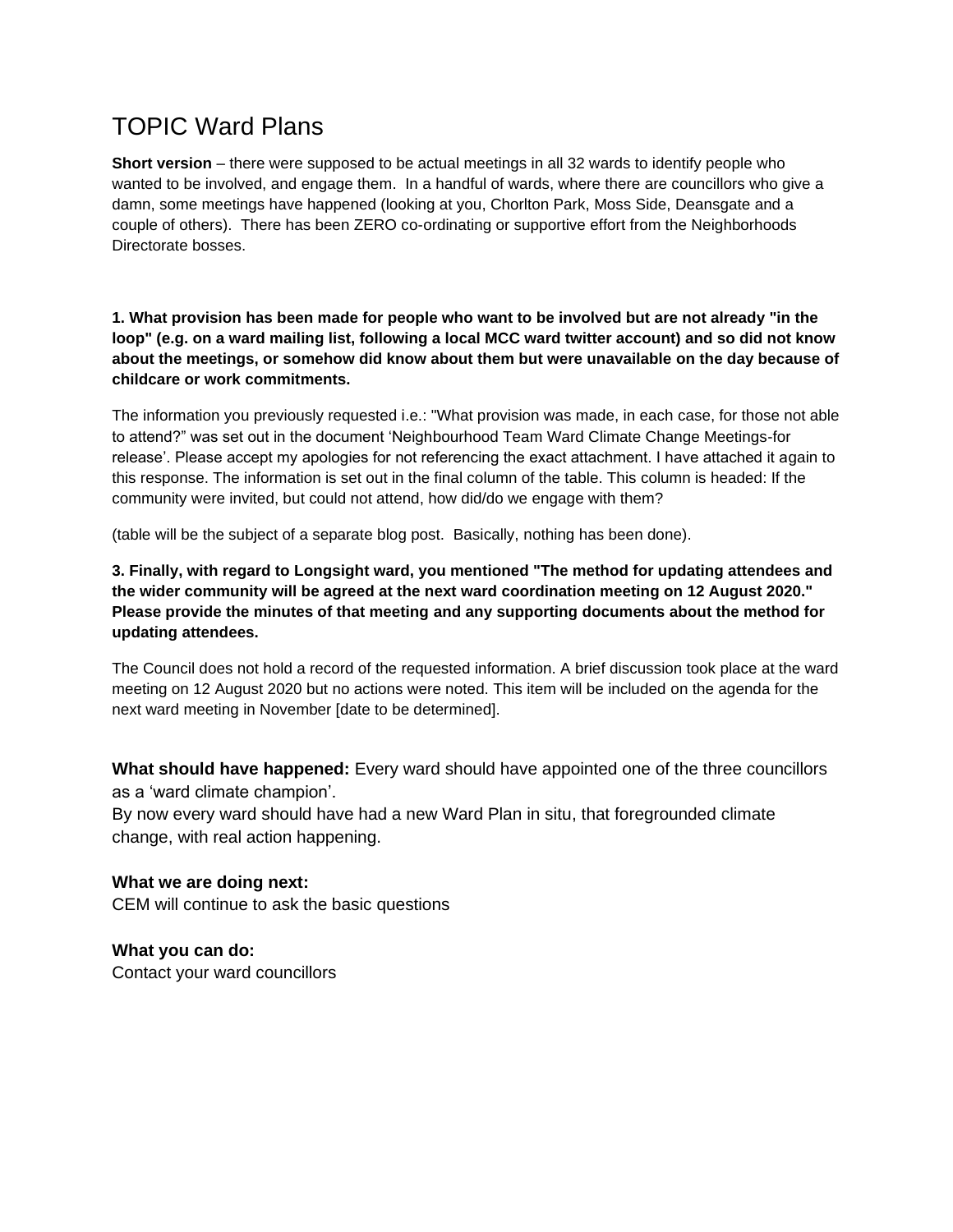## TOPIC Carbon Literacy "All staff and councillors to be trained by end of 2020"

New target is 15% by April of 2021…

In case you're wanting to make excuses for the Council because of the coronavirus, remember that this has been going on for ten years (see blog posts about this [here.](https://manchesterclimatemonthly.net/?s=carbon+literacy+training) The initial goal of carbon literacy was that everyone who lived, worked or studied in Manchester would have received the training by the end of 2013. The Economy Scrutiny Committee recommended all 96 elected members should have completed the training by the end of 2014. Promises were made, and remade, and never kept.

**We asked:** How many training sessions have been conducted. What is the current number of staff and councillors trained? Is there a public database/are there plans for such?

#### **We were told:**

In response to your request, I have summarised the information as follows:

Training online is now happening every week so more staff are being trained and our target is to reach the Silver award from the Carbon Literacy project by April next year **which is an achievement of 15% of the staff trained.**

To date the amount of staff trained and certified is 758 individual staff & councillors (**56 are councillors**), and 150+ staff who have begun their online training. Taking the training into an online format has allowed us to begin the training again and will allow us to broaden our scope of staff. We are able to be more flexible, offering staff different times or days this would not have been available in the face to face format.

The carbon literacy trainer has a master database spreadsheet of how many current staff and Councillors have had training so far. This isn't currently available as a public document, it is a working document, changing daily and not available as a public database.

There are 507 Grade 10+ managers currently employed by Manchester City Council

**What should have happened:** As we have said, on many occasions, there should be a public dashboard with updates on who has completed training. As they complete the training, councillors should blog / give media interviews about training.

**What we are doing next:** Keep asking the basic questions. This is very very embarrassing.

**What you can do:** Ask if your councillors are carbon literate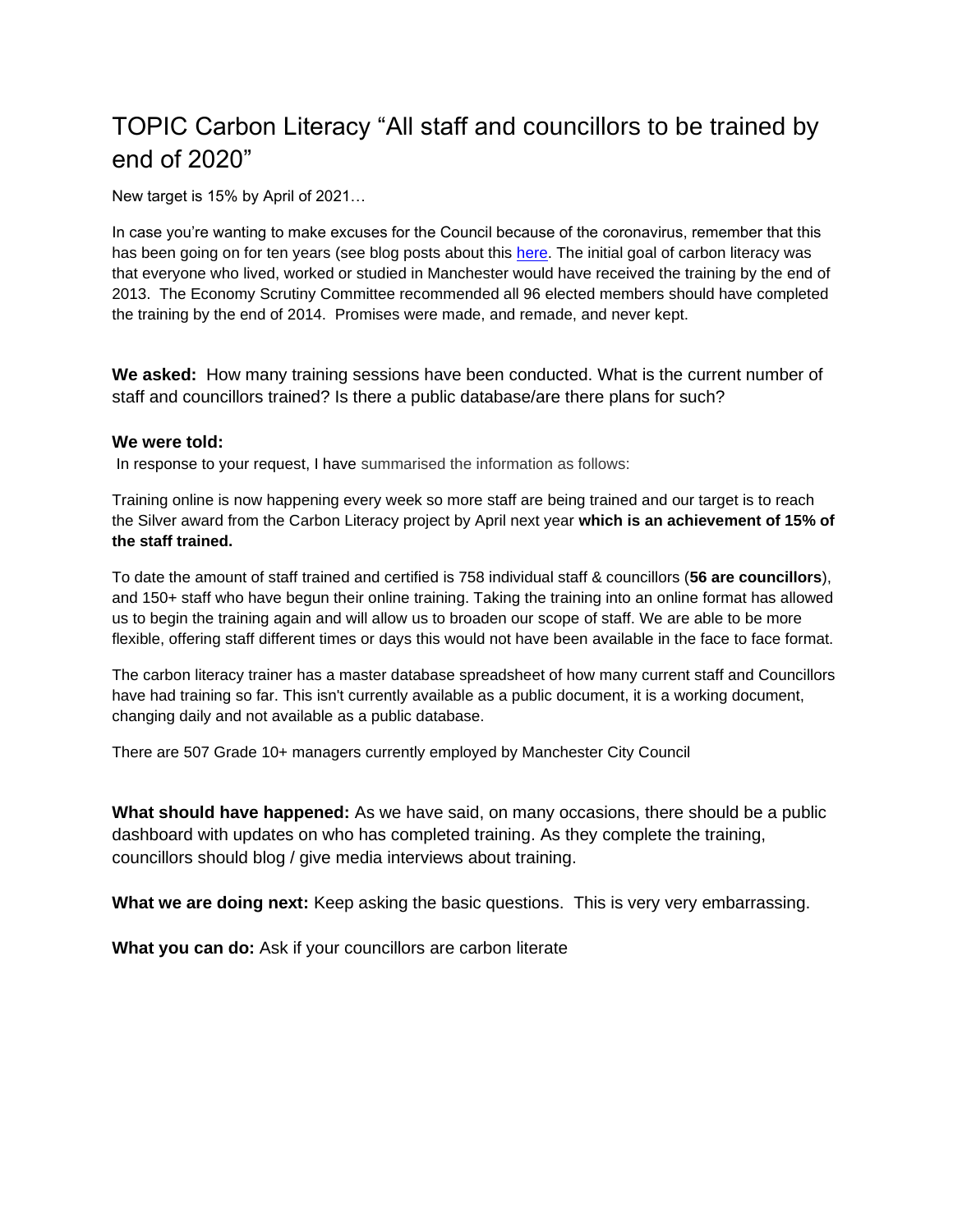## TOPIC The Report on investigating a stronger target

#### **We asked:**

So, to clarify (and a "yes or no" is fine). The Council considers that finally hiring its preferred academic colleagues, who are in a relationship of mutual dependence with the council, to produce a dense report, which goes through only the existing council mechanisms, fulfils its obligation to a "transparent and open review"?

#### **We were told:**

As per the response to the previous request for information (reference FOI/00002577) on this matter, the Council feels that an open and transparent review has been carried out

#### **We asked:**

Also, can you confirm that in fact, contra what you have written, these are not "public meetings". My understanding is that Exec, Scrutiny and even sub-group meetings are meetings "in public" where the public have no legal right to speak (though they can request the chair's permission and on occasion that is granted.

#### **We were told:**

This is correct.

#### **What should have happened:**

They should have investigated moving the target date forward, through an open and transparent process. You know, like they promised.

And the councillors who voted for it could have shown a little spine, a little self-respect, and insisted that the promise was kept. In our dreams...

#### **What we are doing next:**

We will blog about this. For what it is worth.

#### **What you can do:**

Continue to keep this broken promise on the agenda: ask questions in public consultations, ask to ask questions in meetings (and enquire as to why the public cannot ask questions in webcasts).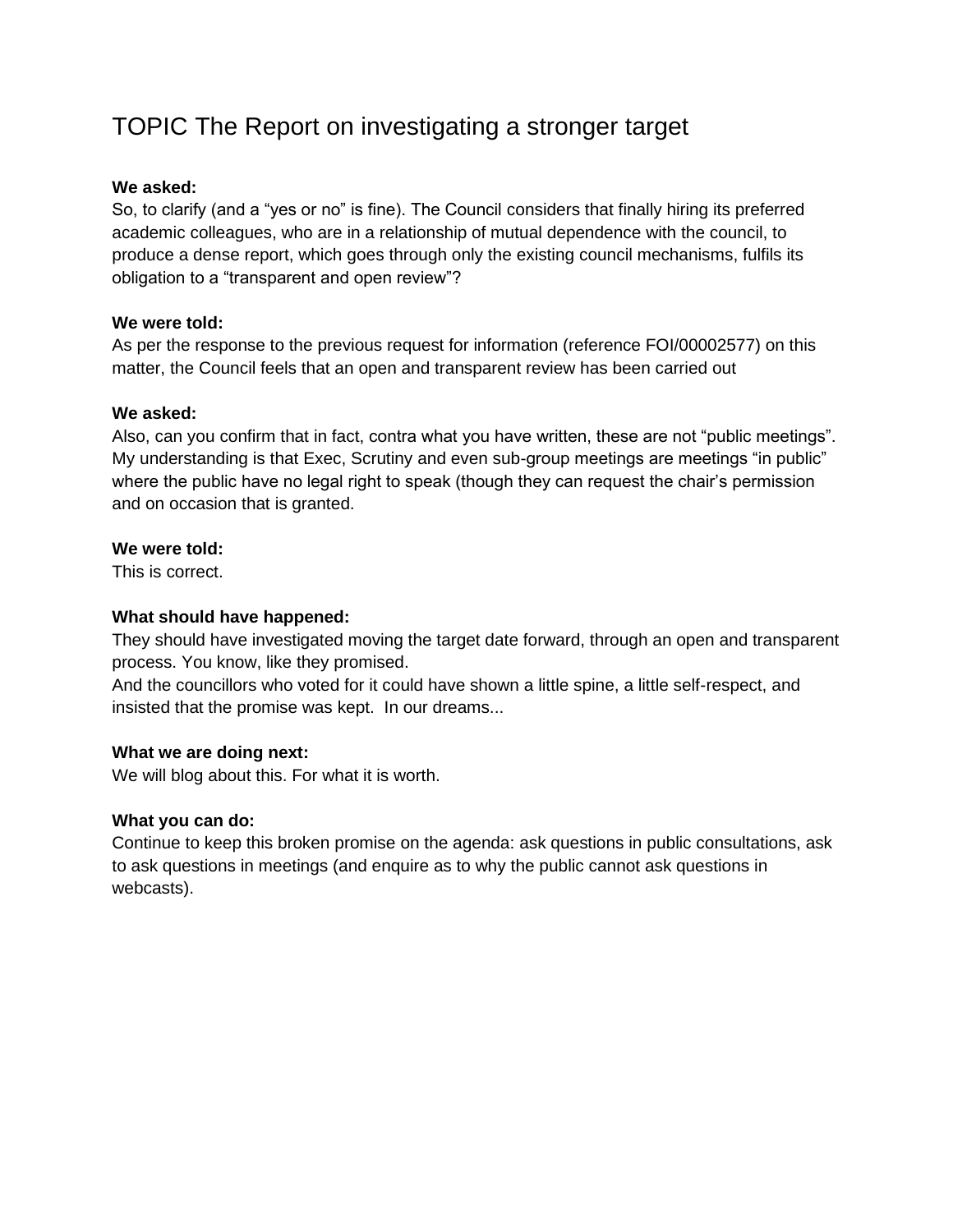## TOPIC (Not) on your bike

#### **We asked:**

I asked "Since 1st February 2020, has the Council looked at purchasing or renting e-bikes, escooters or "normal" bikes for its staff?

*"The Council submitted a bid to the Energy Savings Trust in March 2020 for e-cargo bikes to be used for Council fleet however the bid was unsuccessful. Further bids will be made if funding sources for eBikes become available."* 

Sorry to hear about unsuccessful bid! Please provide the complete feedback given by the EST about the unsuccessful bid.

*The response received from Energy Savings Trust was "We received a very high volume and standard of applications, and it was very positive to see so many local authorities keen to integrate eCargo Bikes into internal and local businesses fleets. Unfortunately, due to the high volume of applications, we are unable to provide individual feedback."*

*Energy Savings Trust informed us that they are in ongoing discussion with the Department for Transport regarding the potential for more funding* in this area and will contact bidders when additional funding becomes available.

Have any other bids been made since that one (in the last two months since I sent my last FOIA)? If so, to whom and for how much

**We were told:** "*No other bids for eCargo bikes have been made since your previous FOIA in July 2020."* 

#### **What should have happened:**

Manchester City Council could have, you know, shown some leadership. It could have liaised with other local authorities about active travel (walking and cycling) Consulted with grassroots groups who are using cargo bikes and learned from their positive experience (e.g. Chorlton Bike Deliveries).

**What we are doing next:** Providing - and asking citizens and supporters - for other practical suggestions like eCargo bikes for 'final mile' deliveries (the kind that we put in our "With Love and Rockets" report a year ago.).

What you can do: Send us concrete, practical suggestions: contact@climateemergencymanchester.net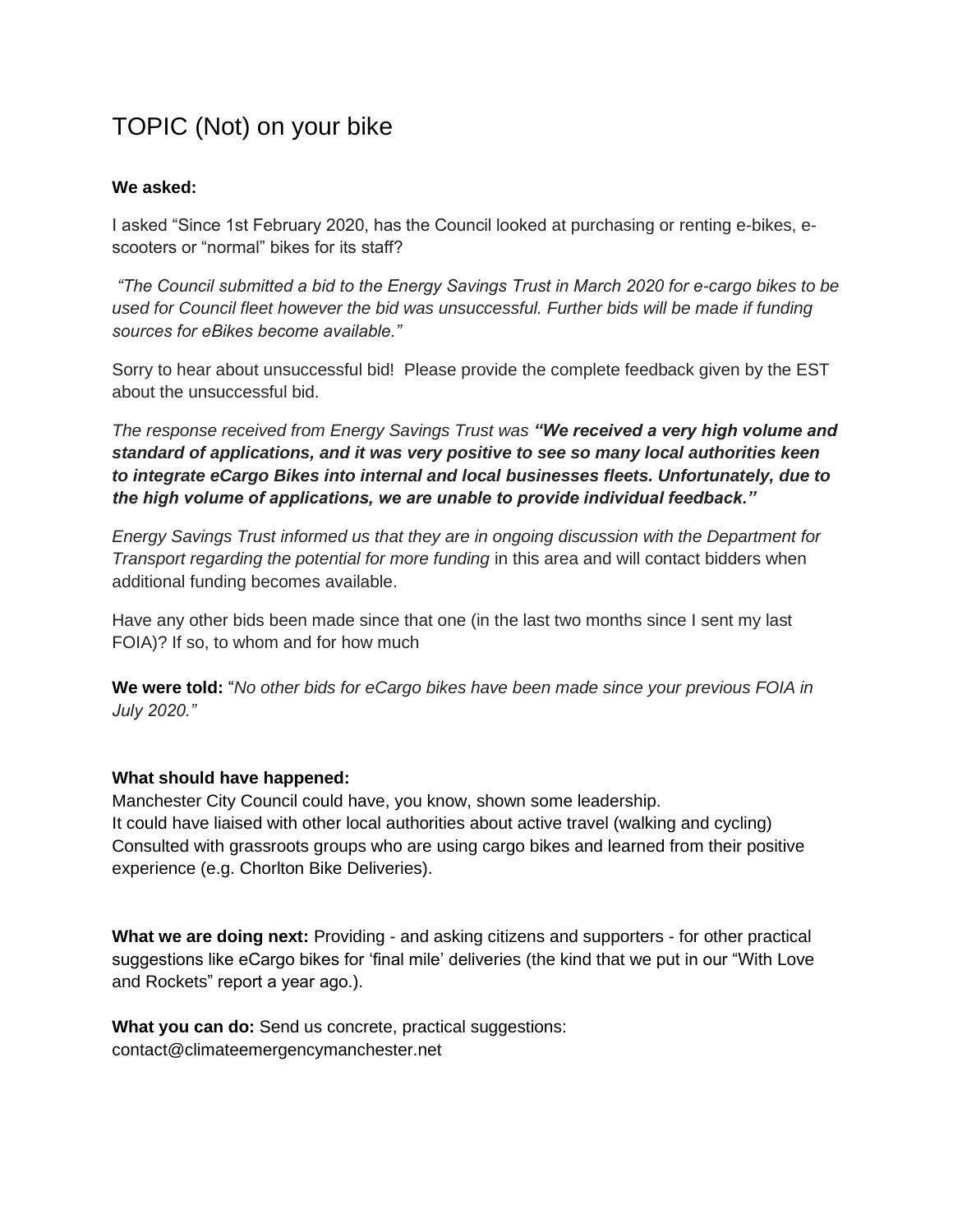## TOPIC: Business Travel Plan

#### **We asked:**

In July you told us *"There are several actions within the Manchester Climate Change Action Plan relating to the review and changes to council operational and waste fleet and a new Business Travel Policy. Unfortunately we have been unable to meet the April 2020 deadline for the new Business Travel Policy due to resource being redirected to respond to C19, however this work has been picked up again and is being reviewed as part of Covid-19 recovery."*

What progress has been made on the new Business Travel Policy in the last two months, and what is the new deadline?

**We were told:** *Please see the response provided in questions 1 and 2. (e.g. nothing)*

#### **What should have happened:**

They should have been proactive about releasing this information to the public. Why should citizens have to FOIA?

#### **What we are doing next:**

More FOIAs, specifically about the date that it will be reviewed. Identifying examples of other councils who are 'leading the way' by reviewing their business travel policies.

#### **What you can do:**

Investigate and implement the Cocker Protocol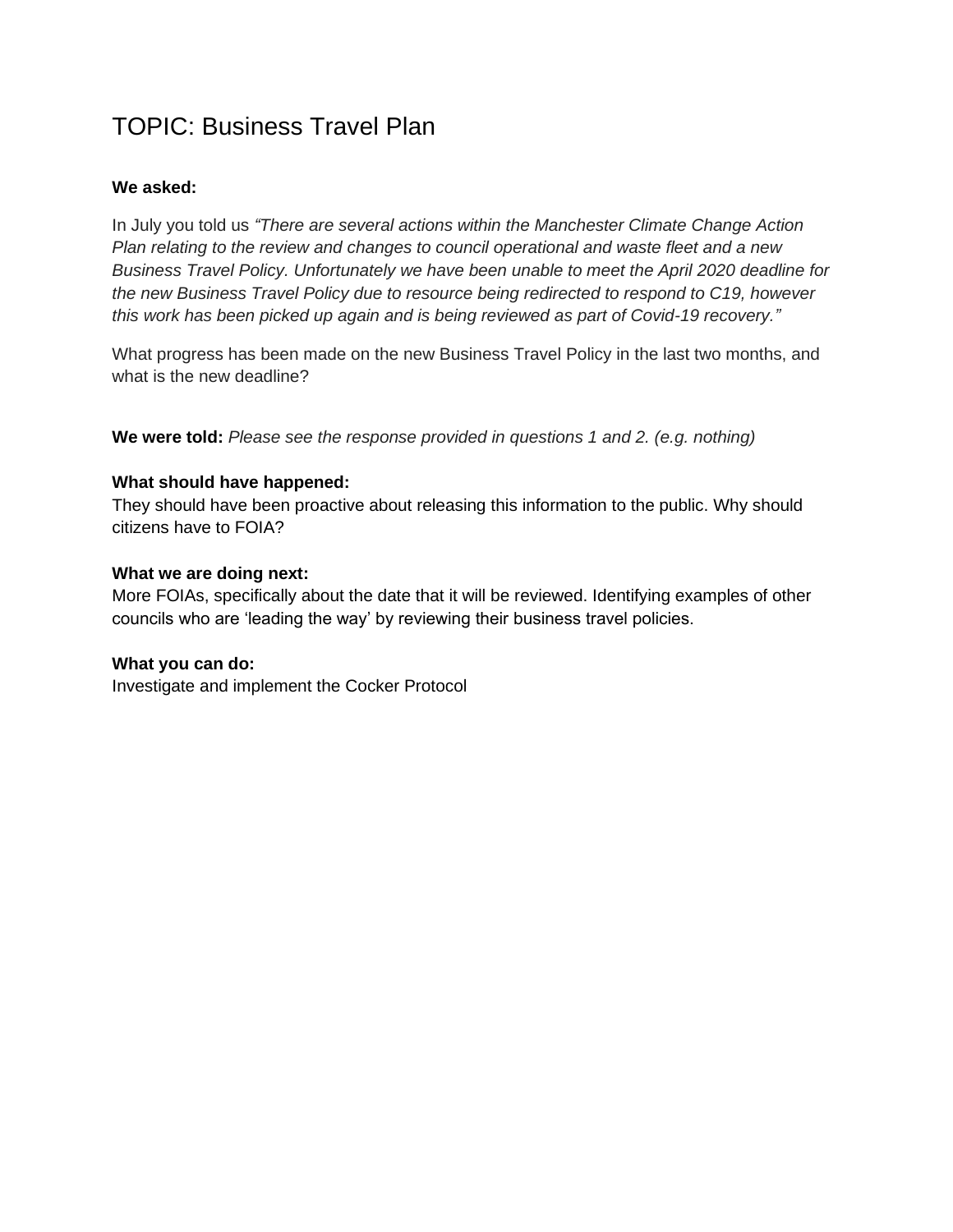## TOPIC Grey Fleet

#### **We asked:**

I asked –"Since 1st February 2020, has the Council undertaken any study, or any actual work on how to reduce emissions from its "grey fleet"?"

You replied

*The Council has not undertaken any work or study reducing emissions from its "grey fleet" – which are privately owned cars used by officers on car allowance.*

This is perturbing. The grey fleet is considered part of the Council's carbon budget in the piecharts I have seen. Grey fleet emissions surely matter. Who took the decision not to undertake any work or even study on this? When? Will that be reviewed, or is it just hoped that grey fleet emissions will magically vanish?

**We were told:** "*Reducing emissions from 'grey fleet' will be covered as part of the Council's new Business Travel Policy. Alternative options for travel and incentives for greener travel are currently being considered as part of the research for the development of the new policy. "*

**What should have happened:** Well, this is progress of a sort. We have forced them to include grey fleet emission reductions in their future plans (answers to previous FOIAs were basically "nope, we ain't gonna do anything about this".

**What we are doing next:** More FOIAs

**What you can do:**  Cocker Protocol and write to your MPs and ward councillors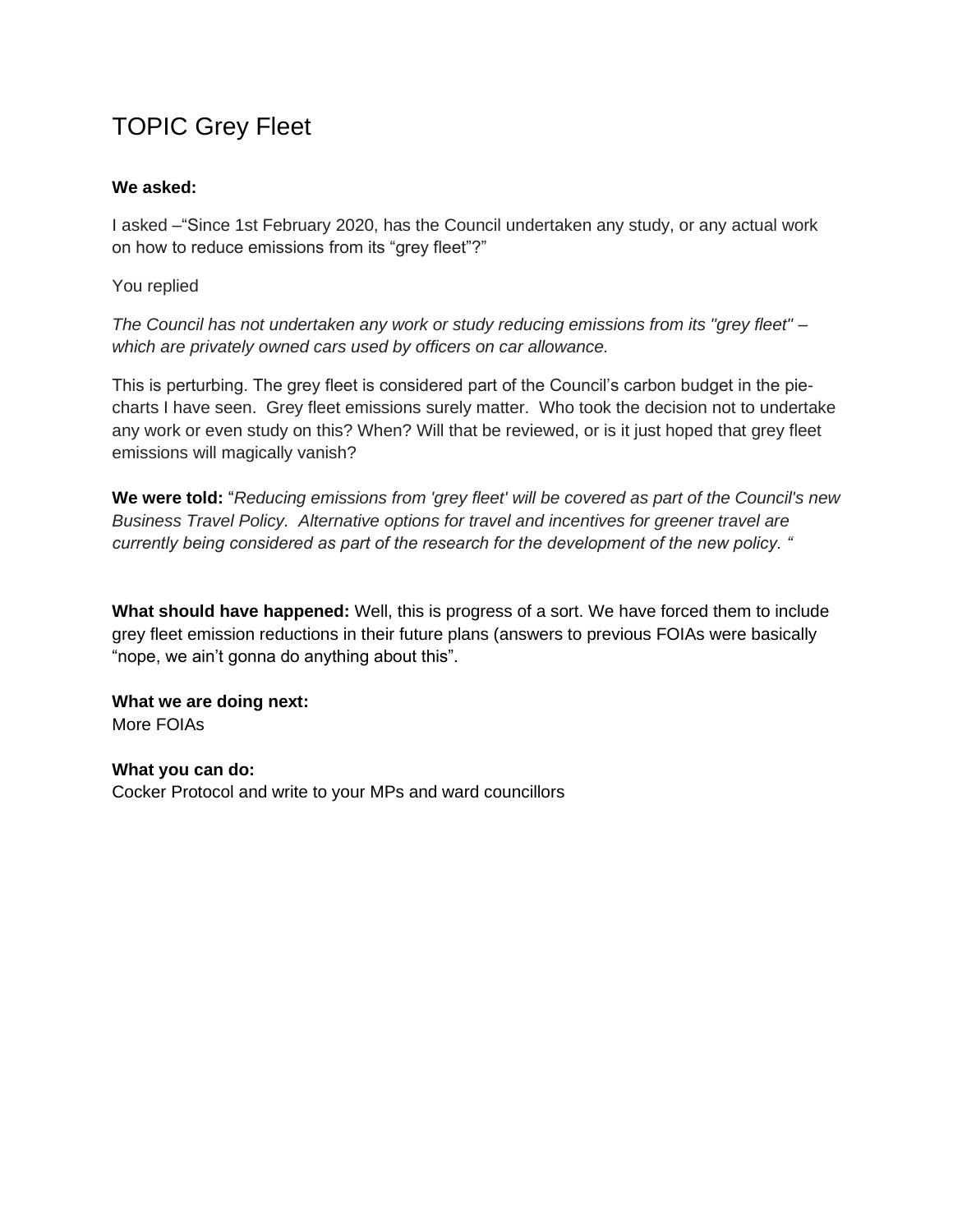## TOPIC The Citywide procurement toolkit.

#### **We asked:**

Work on the "citywide procurement toolkit has been paused during COVID-19 but it will be taken forward as part of the City Business Climate Alliance project." Fair enough. But I will ask again "when is this one going to be ready to be unleashed on a waiting world?"

#### **We were told:**

*"At present there is no date for the completion of this work."*

#### **What should have happened:**

Be upfront that everything is stopped, and that we shouldn't expect anything to happen in the near (ever) future…

Learning from other complex institutions (the NHS) who have introduced some 'quick wins' to [their procurement policy in a very short period of time](https://nhsprocurement.org.uk/nhs-becomes-the-worlds-first-national-health-system-to-commit-to-become-carbon-net-zero-backed-by-clear-deliverables-and-milestones/) (it's an emergency).

#### **What we are doing next:**

#### **What you can do:**

Help us get a new scrutiny committee dedicated to climate, in which it would be much harder to bury such pauses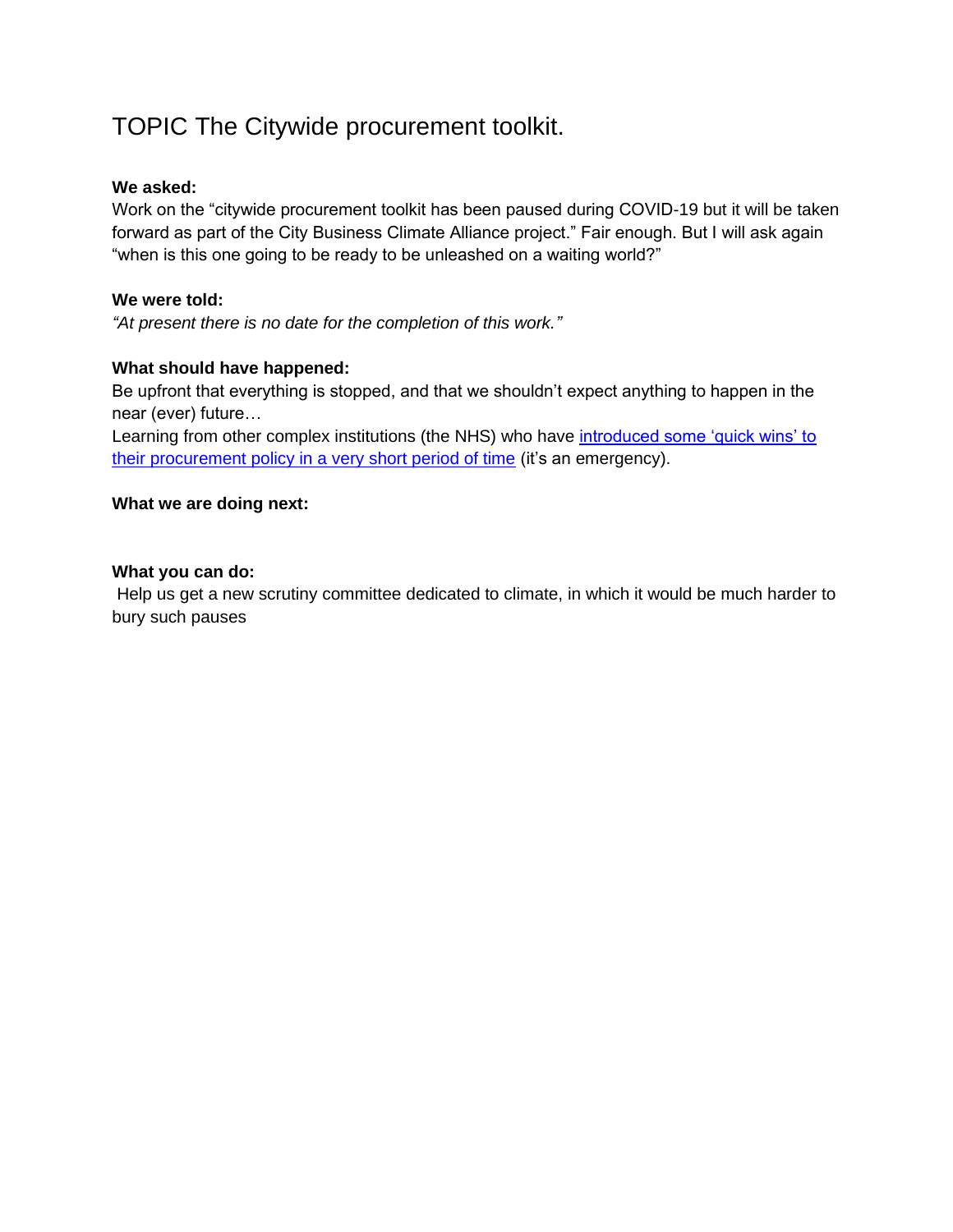## TOPIC The Capital Gateway is a Capital Fakeway

This is the "the governance mechanism for approving new capital projects" -i.e. the tick box exercise that favoured white elephant projects have to go through before being signed off… The Council says there is a "carbon reduction" measure added to the checklist.

#### **We asked:**

Secondly I asked about the "carbon reduction measure" that had been applied to the capital gateway. You gave me a great deal of cheering information about 66 projects, but the specific questions I asked were not answered. So I will ask again, this time with underlining. How many projects have now gone through the gateway (e.g. beyond the 66 you mentioned.). And, again, has the carbon reduction measure had any measurable impact in reducing carbon? i.e has any project been forced to change because of the measure. If so, which project(s) and which change(s).

#### **We were told:**

In addition to the 66 projects approved between August 2019 and June 2020, there have been a further 34 projects approved in the last 3 months. Projects do not get changed by the checkpoint process, what the process does do is ensure that carbon reduction is foremost in the design of schemes. **Data is not collected on whether projects have been forced to change because of the introduction of this approach into the checkpoint process.**

#### **What should have happened:**

You'd hope that backbench councillors would have been all over this. And if they weren't all members of the same party, perhaps some of them might have been.

#### **What we are doing next:**

We will keep FOIAing

**What you can do**: Ask your councillors to ask about this.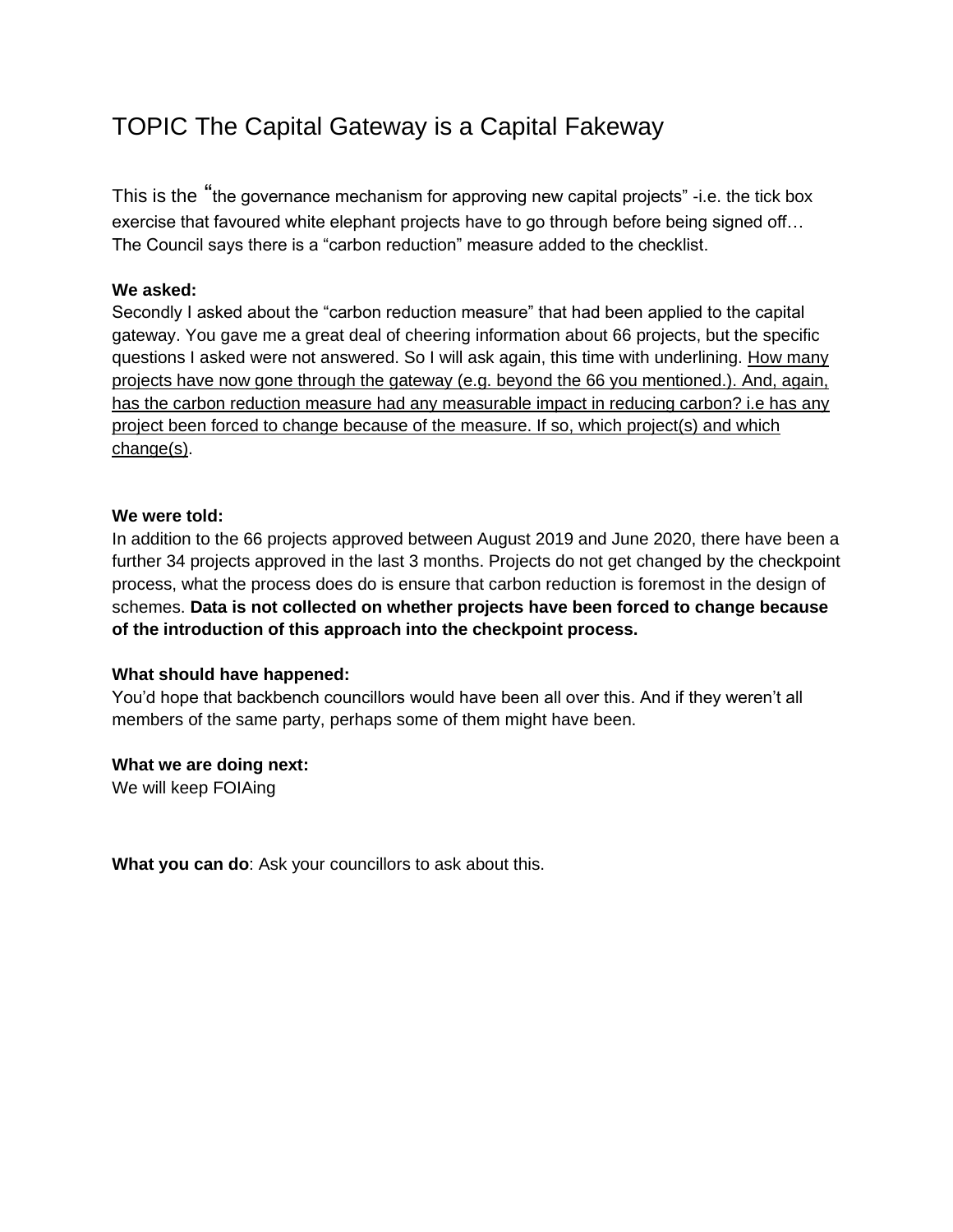## TOPIC Lottery winning? It couldn't be you!

#### **We asked:**

Thirdly, thank you for informing me that the bid to the National Lottery Fund was for 4.8 million and that when refusing the bid the Lottery said that they liked the overall concept but felt that it needed "stronger community-led aspects"? I did have a chuckle when I read that. What has been done by Manchester City Council done to "strengthen community-led aspects" in a putative future bid? Or are you going to tell me I should talk to the Climate Change Agency, which by some strange quirk of fate can't be compelled to release information through the FOIA?

#### **We were told:**

The Council's Neighbourhood Teams are working with 3-5 community groups as part of a revised bid to the Lottery which the Manchester Climate Change Agency are leading.

#### **What should have happened:**

After ten years of alleged "partnership working", you'd think that whenever Manchester City Council submitted bids for cash, outfits like the National Lottery Fund would be singing from the rooftops about how good MCC's community-led aspects were, while throwing bags full of cashfrom-regressive-taxation at assorted bureaucrats.

But oddly, no.

#### **What we are doing next:**

Oh, FOIAs. Always with the FOIAs. (We've submitted some, btw – the answers will be back soon…)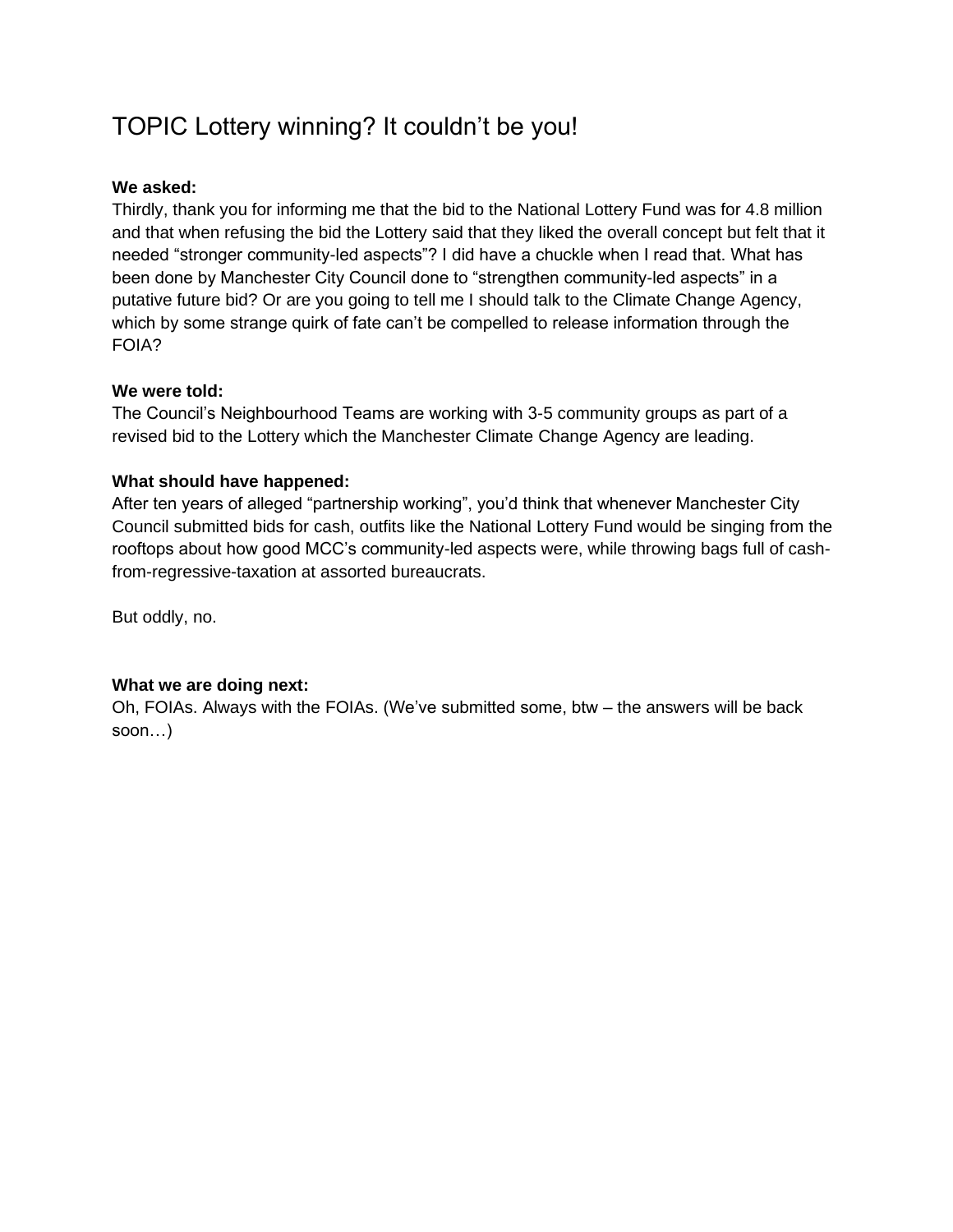# What the council should be doing (but won't do until forced to do so)

All the way back in November 2019 we produced a report "With Love and Rockets" We sent it to all the members of the Executive. We got one acknowledgement, from the current Executive Member for the Environment, who said she would look into it and get back to us.

She never did.

Here is a non-exhaustive list of recommendations

- Set up a seventh scrutiny committee, dedicated to climate policy and its implementation, so that the issues can get genuine scrutiny Commit to honesty in your advertising campaigns
- Commit to releasing information about what is and is not being done by the Zero Carbon Coordinating Group proactively
- Commit to releasing information about what is and is not being achieved around the elements of the July 2019 climate emergency declaration clearly and *proactively*.

## What is to be done by you, the citizen

Sign the petition for a seventh scrutiny committee

Share the petition with your friends, family, work colleagues - anyone who can sign. Fun fact- if everyone who has already signed the petition would just convince two other people to do so, we would get there, overnight.

It is unlikely we can, in the middle of this pandemic, get the 4000 signatures we need.

But we should do everything we can to get as many as possible and send the strongest possible signal to the Council.

Maintain your individual morale <http://activecitizenshiptoolkit.net/elements/morale-maintenance-individual>